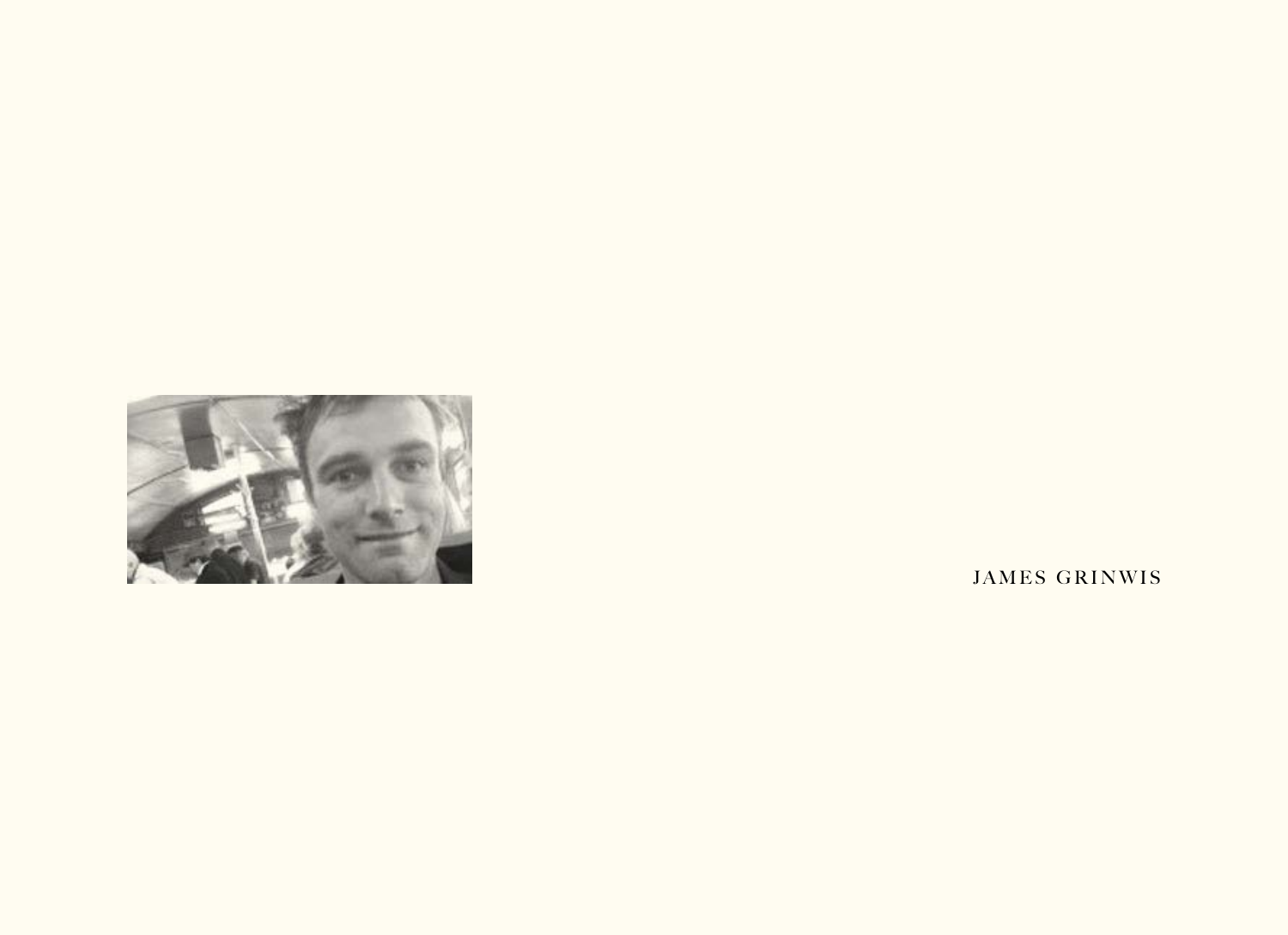# To Know a Street Like Your Bed

Quiet, full of leaves the stairs of a house a bird crashes somehow I was unknowing migratory redknot waiting and not waiting for wind there were these spiders strips of lamplight a crate of useless joysticks a piece of the moon bit the earth like a pin parts not there and dead parts terrifying are the beech trees the gales that free the world.

**GRINWIS**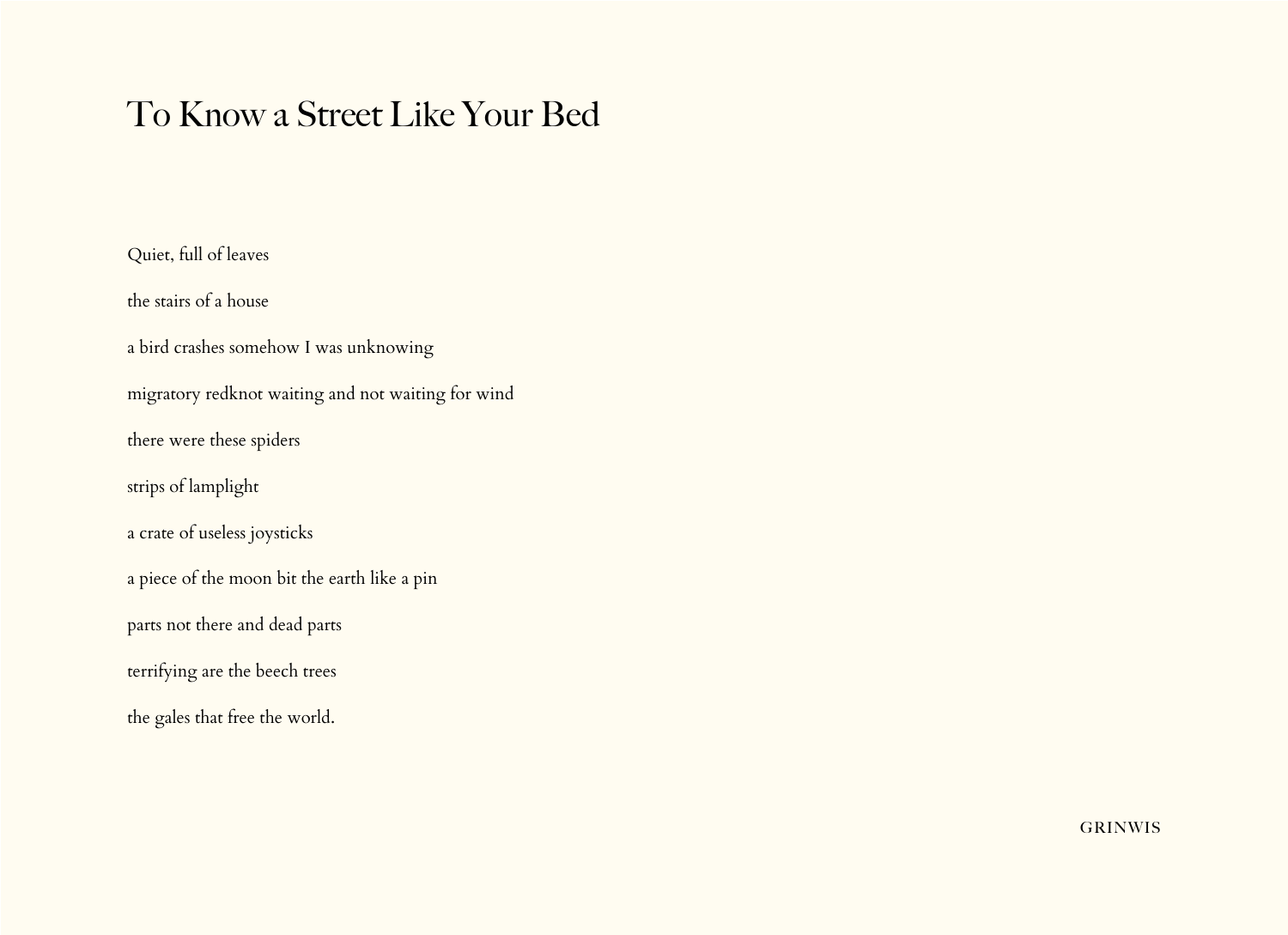### Horse Ambles

the Tchaikovsky horse tremendous mood, the steppe there is a squid cooked in its own ink my friends have their faces in pans of butter the flowers are fomenting in sand nothing grows there in sand, muttered Bloom that time the dogs in the pen huddling around their bowl the way a cloud moves it was making its way out of itself, the cloud the way char hangs on in the chimney then goes Ireland physics continues spaces of error lines or lineless combustible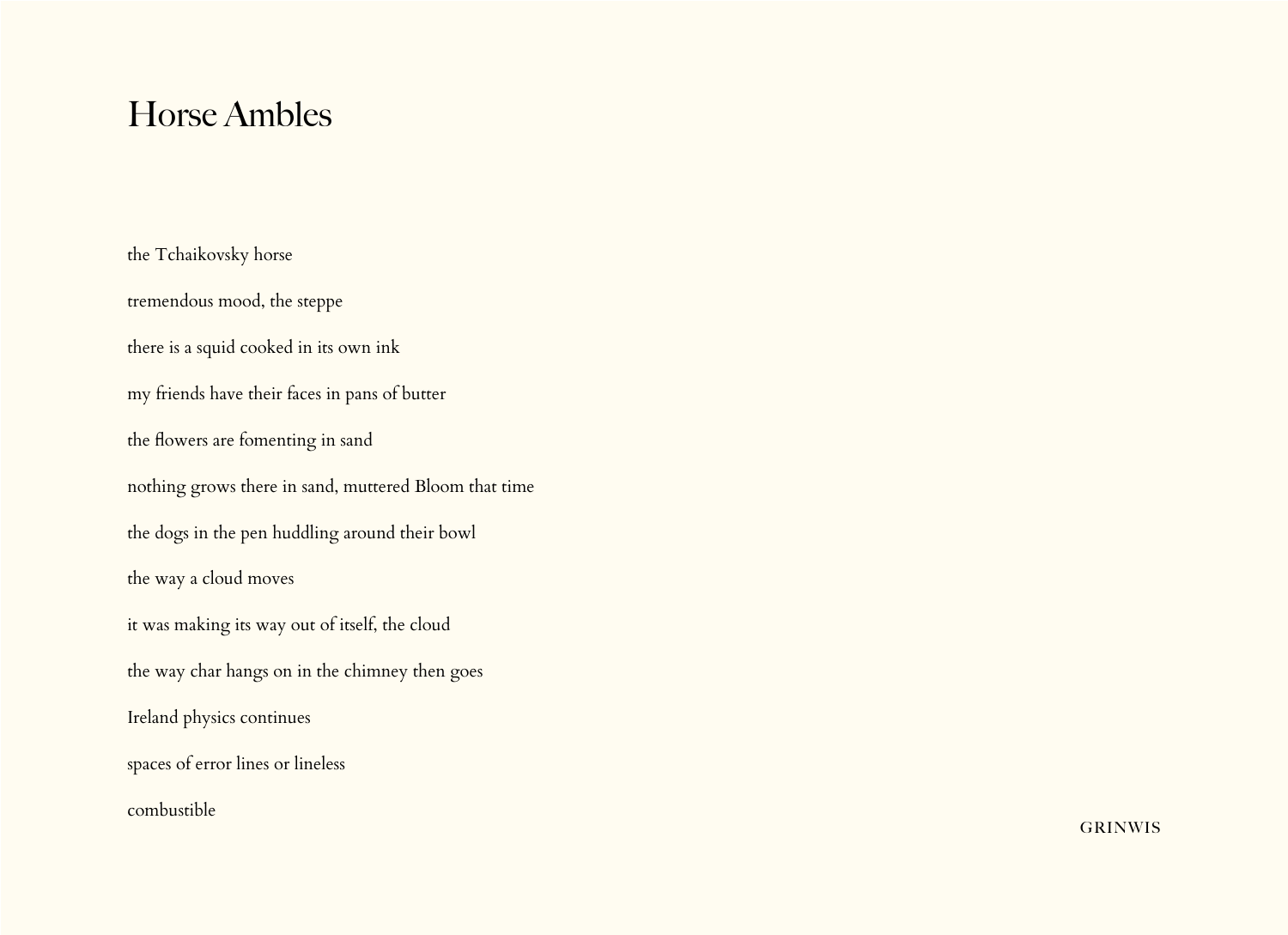music made of plums and carcasses

Orange tongued beast

his name is

\*

letters from my pancreas

mottled there are many mottled beasts grazing about

I picked a sprig of something from her hair carried the sprig all the way

I did this, is something

one does in the presence of beauty

let me see the undersides of fish

there are things filled inside atoms the way chalk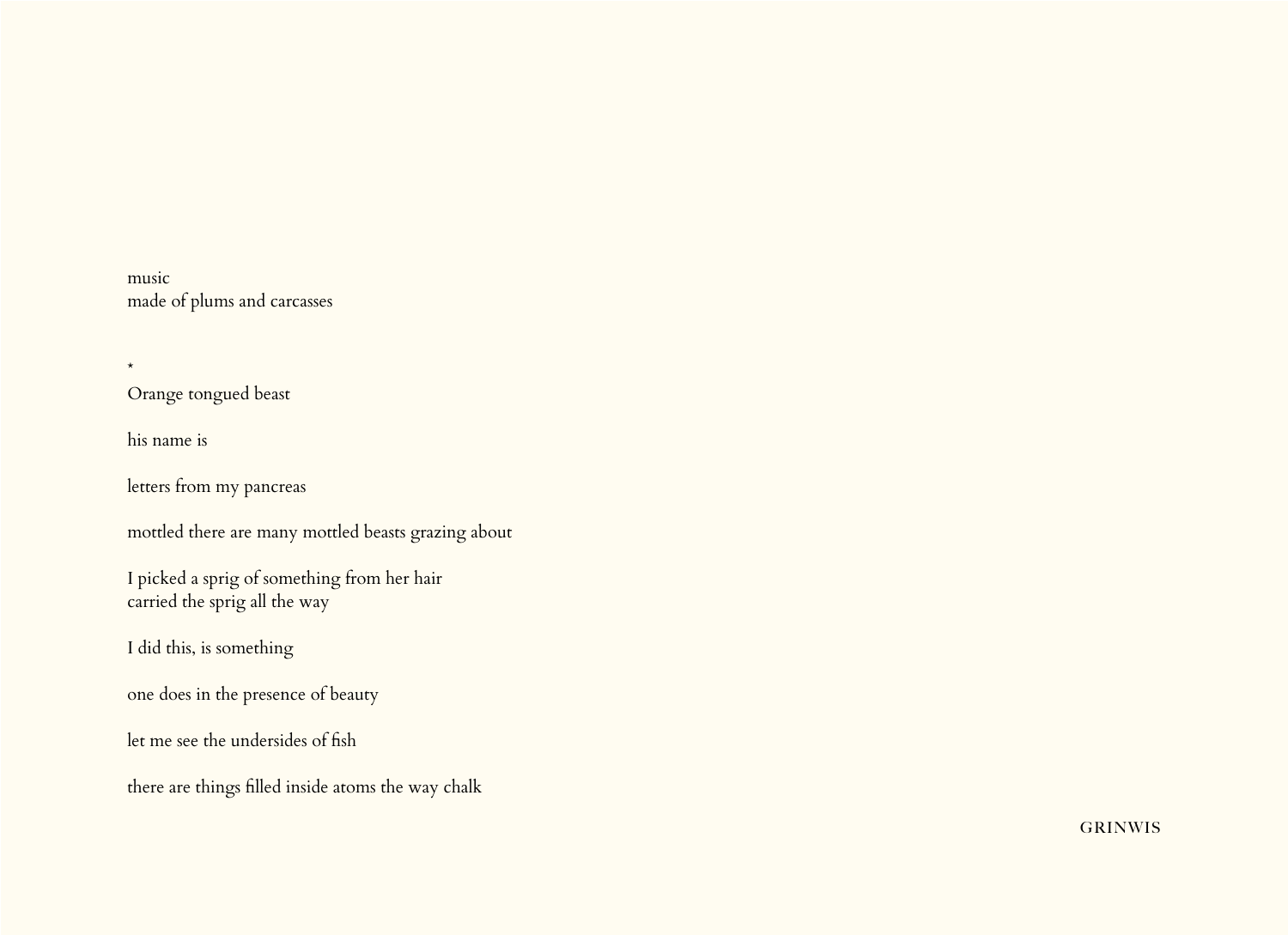#### leaves dust

\*

better to end in a mud sore

cars coming and going

the way the end meets

The parking lot on this stretch in Nebraska

a food store is empty of vehicles

Tired I open a sheaf

mood paper

you have placed in my lap

you who seek to elude

**GRINWIS**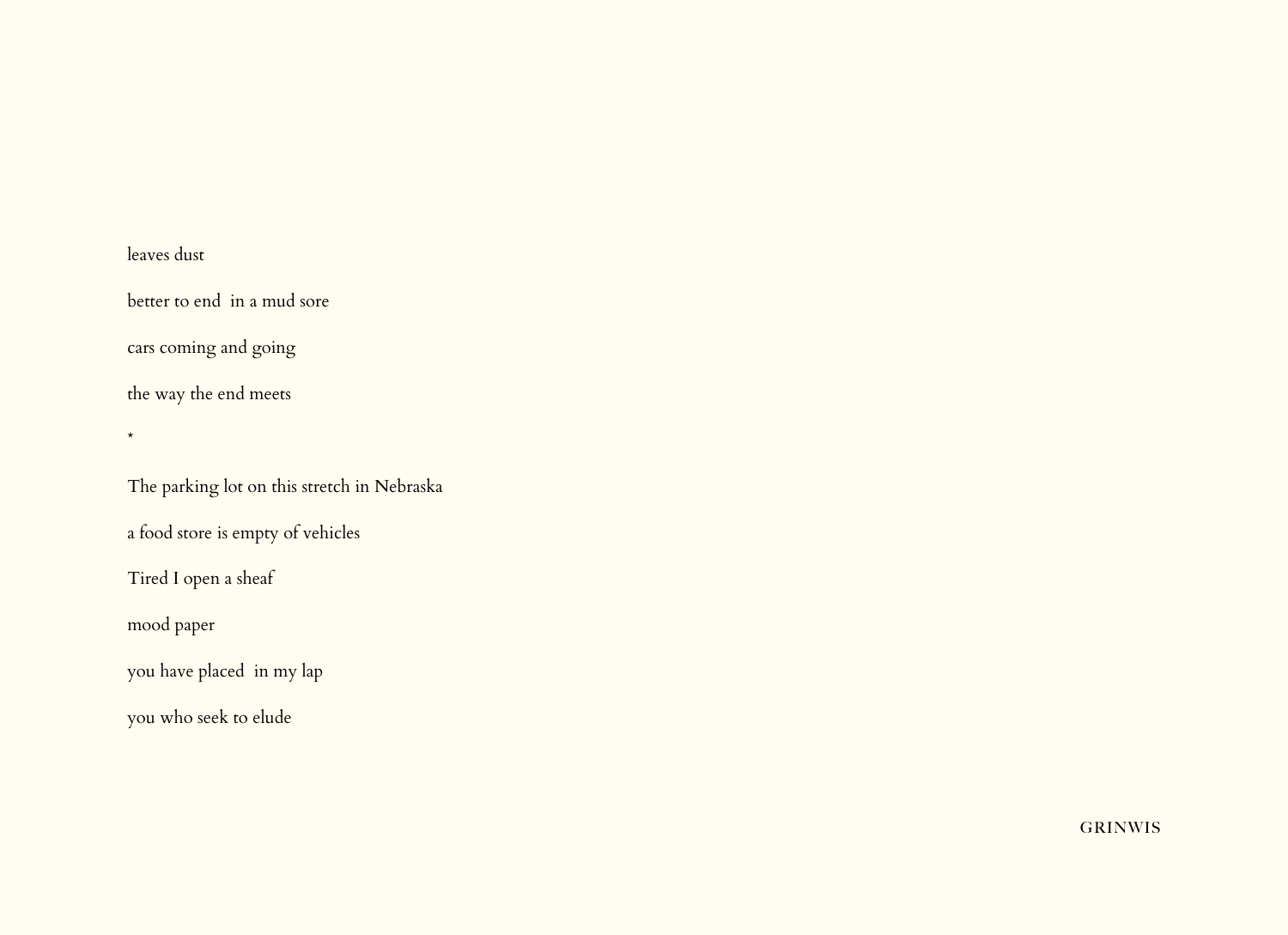# My Grandfathers Disappear, and the Moon is No Longer Visiting the Reflection I Have Set Up For It

*I Never Knew These Places Existed Until I Met You*

I see in frames

early French photographs

operant conditioning

large game rooms with chandeliers and bowling alleys

babies crawling about

units

\*

\*

*False Waltz*

Setting down to write on a miraculous dock with an outstanding view of river and bird life and bizarre trees

does not happen

with any regularity or interesting result

**GRINWIS**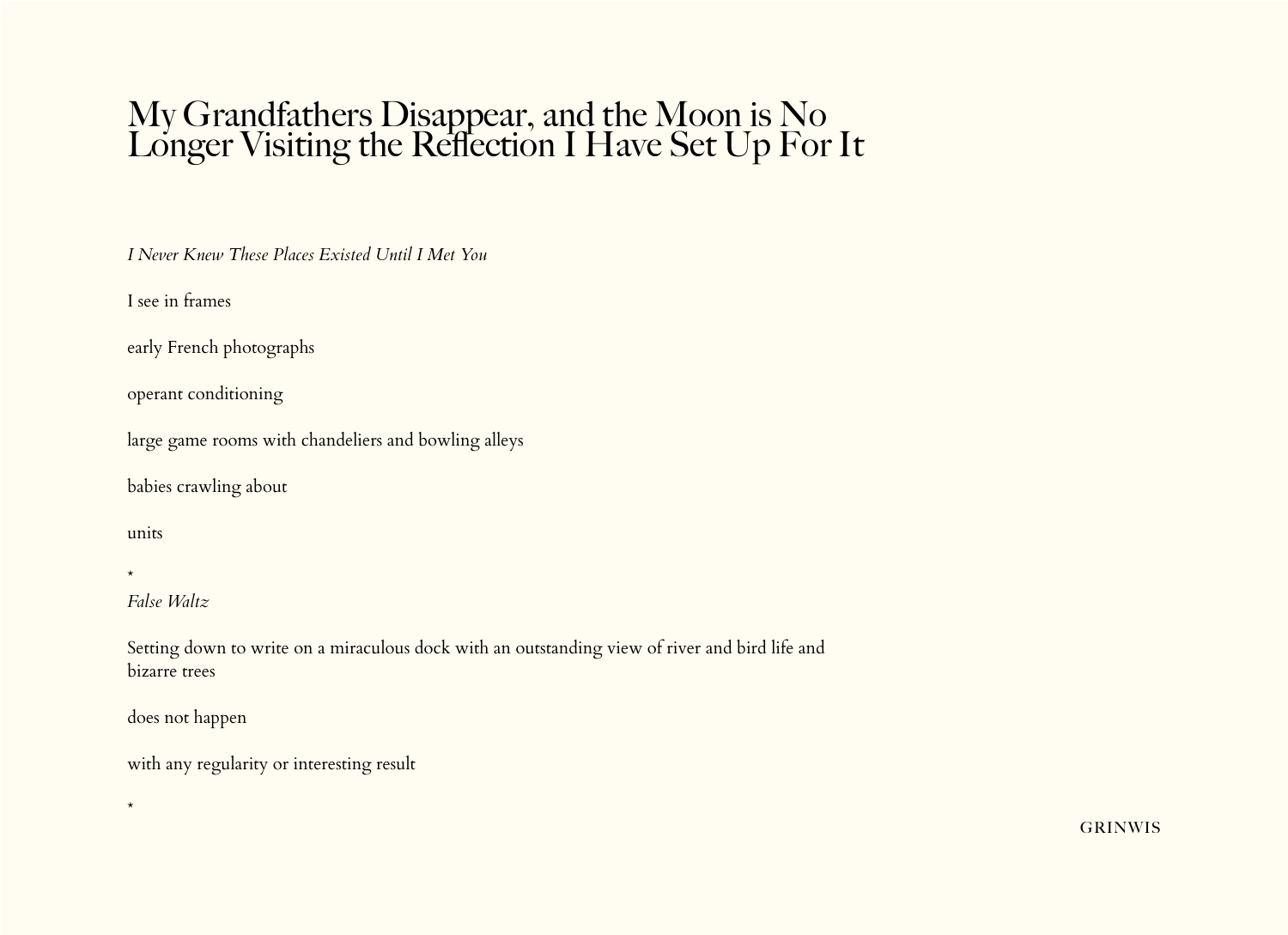*Things to Think About When Running Various Distances*

An old ibex, deep in the heat, senses from behind the lioness in hot pursuit, and closing. Is it panic or in nature does there become a calm?

Is there a grand scheme to luck and skill, some way or portioning it out? Resolution: things are what they are. Or not.

*Things Not to Think About, or Unthink Upon, When Running Various Distances*

Cassowaries.

\*

These woods are thick.

The heat is getting to us all. Not so much the heat but the humidity.

When lightning strikes what does it feel like and how quick is it between the strike and feeling it.

A new project is to go on.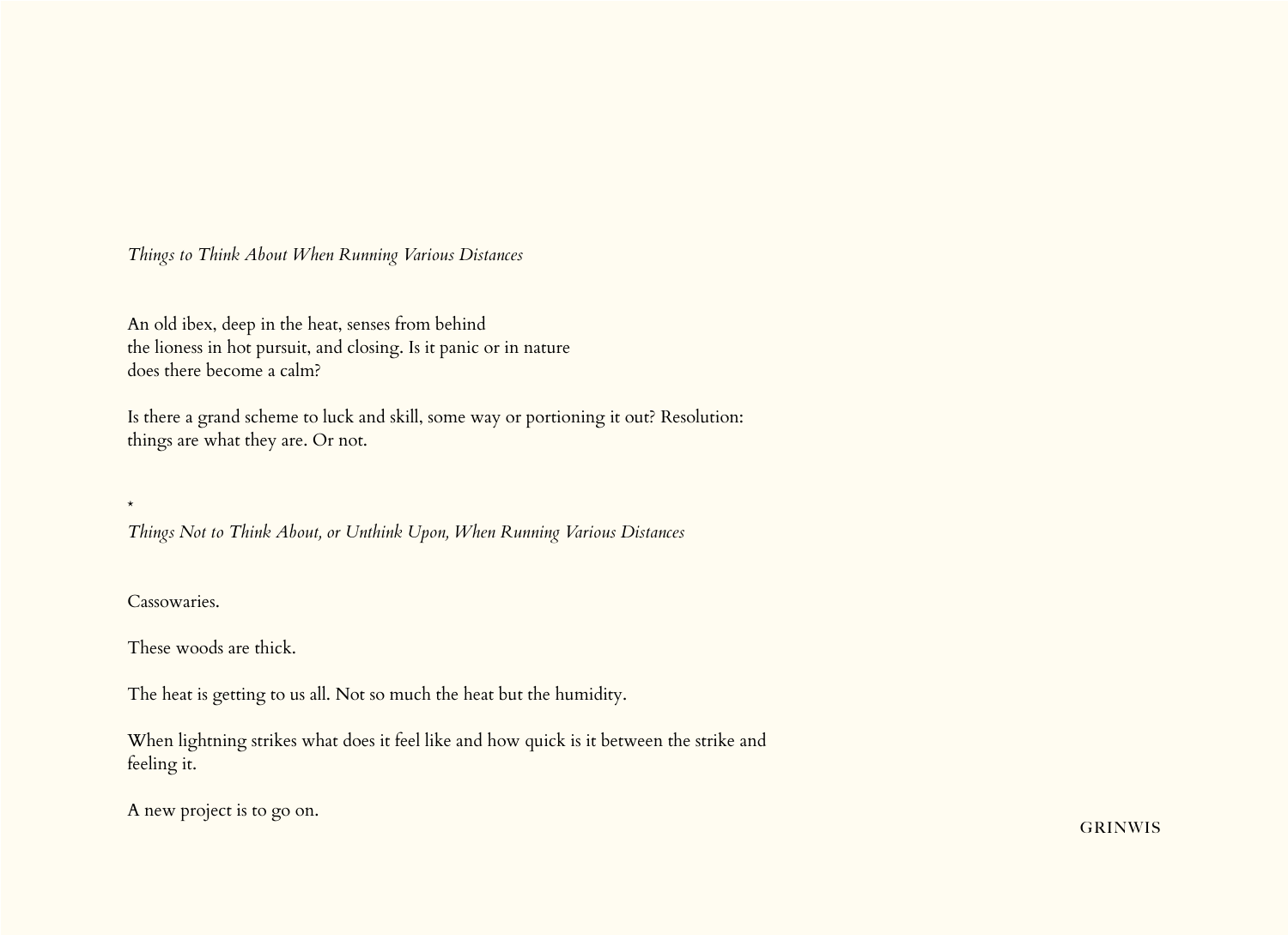## Six Impressions of Trees

A few as moths. Mighty brained without brains. As doors, as paint brushes have been seen already I think.

Always there: the head of the wooden god with the stapler on a cord around his neck.

\*

\*

\*

Spies hate phones, someone said, something about distance. He wrapped himself around unthreatening things.

Self, evaporated to whim, to what the moment called for.

Writers, as animals: mostly troubled about getting through the week. Then another week's right there.